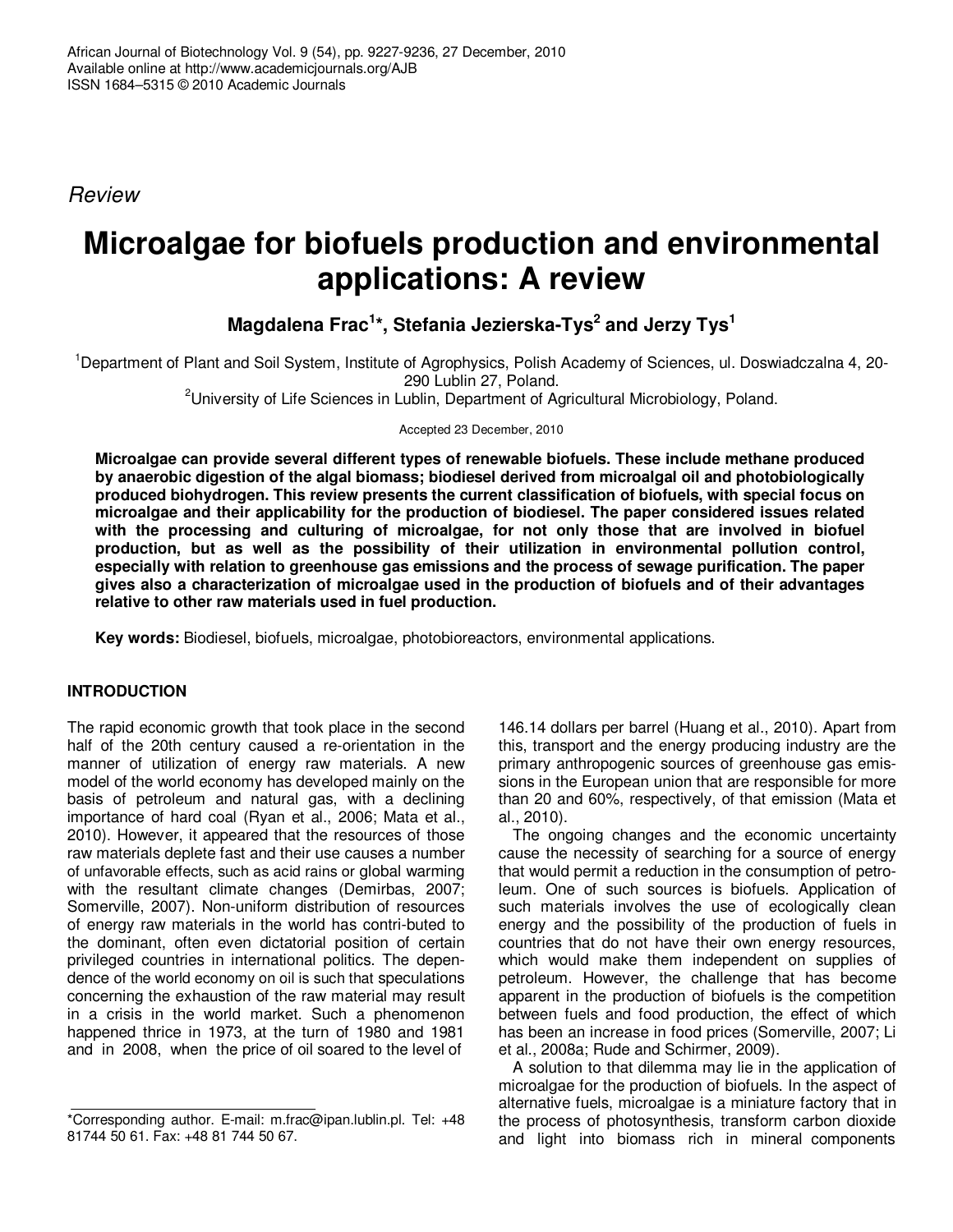(Banerjee et al., 2002; Lorenz and Cysewski, 2003; Spolaore et al., 2006). Additionally, those photosynthesizing microorganisms are useful in bioremediation of polluted environments (Kalin et al., 2005; Munoz and Guieysse, 2006) and play an important role as "biofertilizers", through binding atmospheric nitrogen (Vaishampayan et al., 2001).

This review presents the current classification of biofuels, with special focus on microalgae and their applicability for the production of biodiesel. The paper considers issues related with the processing and culturing of microalgae for not only those that are involved in biofuel production, but as well as the possibility of their utilization in environmental pollution control, especially with relation to greenhouse gas emissions and the process of sewage purification. The paper gives also a characterization of the microalgae used in the production of biofuels and their advantages relative to other raw materials used in fuel production. Furthermore, the paper presents the current state of knowledge on the culturing, growth, harvest and processing of those microorganisms.

#### **BIOFUELS: DEFINITION, CLASSIFICATION AND CHARACTERIZATION**

Biofuels are fuels obtained from biomass (organic matter such as plant and animal organisms and microorganisms). In Europe, biodiesel is produced mainly from sugar beet and cereals and in the USA and Brazil it is produced from maize and sugar cane. Industrial, agricultural, forestry and household wastes may also be a source of renewable energy used in biofuel production. Examples of this may be straw, waste wood, sewage sludge, compost, garbage or remnants of food. Plant biomass from which biofuels are produced constitutes storage of solar energy (Somerville, 2007; Stephanopoulos, 2007; Babu, 2008; Hodaifa et al., 2008).

The use of biofuels is a method of reducing the imports and consumption of fossil fuels and reducing carbon dioxide emissions to the atmosphere, even by 90%. This is possible thanks to the closed circulation cycle of carbon dioxide that is emitted during the combustion of biofuels, but also absorbed by plants in the process of photosynthesis. Biofuels are classified as solid, liquid and gaseous. Solid biofuels include such materials as straw (in the form of bales, pellets or briquettes), specific tree species, such as basket willow, *Sida hermaphrodita*, but also granulated sawdust or straw (pellets), hay or other plant species. Liquid biofuels are obtained mainly through alcohol fermentation of carbohydrates to ethanol, butyl fermentation of biomass to butyl alcohol or from vegetable oils (rapeseed oil) esterified to biodiesel. Gaseous biofuels (biogas) are formed through anaerobic fermentation of liquid and solid wastes from agricultural animal production, such as liquid manure or farmyard manure (FYM). They can also be produced in the process of biomass gasification (wood gasification), from which generator gas (so-called wood distillation gas) is obtained (Demirbas, 2007; Demibras, 2009).

Biofuels can also be classified into 1st, 2nd and 3rd generation biofuels. First generation biofuels are those produced from organic matter that can be used for the production of food or fodder. That organic matter includes primarily starch, sugars, animal fats and vegetable oils. The sources of those materials are potatoes, cereal grain, rapeseed, soybean, maize, or sugar cane. First generation biofuels are produced using conventional methods that do not require high energy inputs, such as fermentation or esterification. The use of raw materials such as sugar cane, maize, wheat or sugar beet, that can also be used to produce human food or animal feed, shows that if too much fuel is produced from such materials the food prices may rise drastically, which may be a challenge for some countries (Somerville, 2007; Brennan and Owende, 2010).

As raw materials used in the production of first generation biofuels are in competition with food production, there are ongoing search for such raw materials for biofuels that would not create this kind of conflict. An ideal solution is provided by cellulose products, such as wood, straw, tall perennial grasses or wastes from the wood processing industry. Fuels produced from such raw materials are called second generation biofuels. At present, they are still not very popular due to the high costs of production, but research in this area has permitted a notable reduction of the costs involved. It is assumed that in future, such fuels will make first generation biofuels obsolete. Second generation biofuels may contribute to an alleviation of the problem partially to satisfy the requirements for fuels in a sustainable, inexpensive and environment-friendly manner. The advantage of second generation biofuels is the possibility of using the whole plant (including the stem, leaves and husks) and not just a part of it (grain) as is the case with raw material for first generation biofuels. Second generation biofuels can also be produced from plants of which no part is edible, such as *Jatropha curcas*, cereals with very low yield of grain, wastes from the wood processing industry, fruit skins or pulp from fruit processing. Such plants can grow in marginal areas and use salt water for their growth, which is an obvious advantage (McKendry, 2002; Schenk et al., 2008).

Third generation biofuels are primarily fuel cells, using hydrogen as the primary source of energy. At present, algae are the main raw materials from which such biofuels can be produced at high efficiency levels and at low investment. Algae are a material that is cost-effective and provides a relatively high yield of biofuel. Their undoubted advantage is the fact that, they are not a burden on the environment and that they are biodegradable. The culture of such algae as *Botryococcus braunii* and *Chlorella vulgaris* is relatively easy, but the extraction of oil from their biomass is already a fairly major problem (Chisti, 2007; Huang et al., 2010; Mata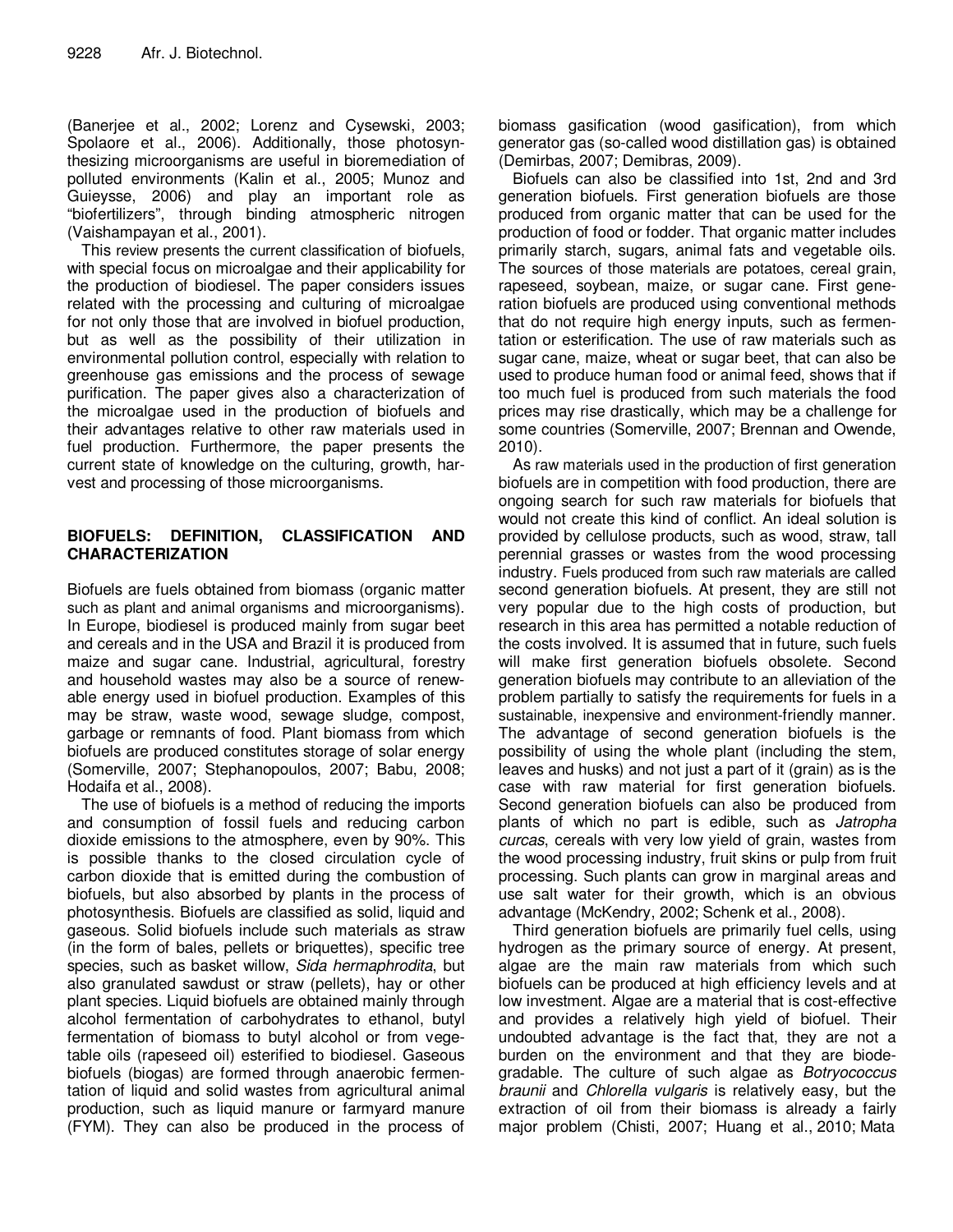#### **CHARACTERIZATION OF MICROALGAE AND THEIR INDUSTRIAL SIGNIFICANCE**

Microalgae are prokaryotic or eukaryotic photosynthesizing microorganisms that are characterized by rapid growth; most often live in acid environment and have a unicellular or simple multicellular structure. Examples of prokaryotic microorganisms are Cyanobacteria (*Cyanophyceae*) and of eukaryotic microalgae is green algae (*Chlorophyta*) and diatoms (*Bacillariophyta*) (Li et al., 2008b; Li et al., 2008c).

Microalgae occur in all ecosystems on earth, not only aquatic but also in soil ecosystems and are characterized by being adapted to living in an extremely broad spectrum of environmental conditions. It is estimated that, there are 50 thousand species of algae in the world, but only about 30,000 algal species have been identified and examined so far. Algae are a group of thallophytic organisms, most frequently autotrophic, typically living in aquatic environments or in wet habitats. The body of alga is homogeneous or built of little-varied cells thallus, with sizes from several microns to several meters. The thallus may assume shapes similar to those of leaves or stems, the function of which is to absorb food from the environment. The organisms occur in fresh and salt waters, cool or warm. They live in all the geographic zones, but are the most populous in the northern hemisphere, where their annual production amounts to about 1.5 million tons. Most frequently gathered and used algae include the following: green algae, containing green chlorophyll, yellow xanthophyll and orange carotene; red seaweeds, with red phycoerythrin, blue phycocyanin and green chlorophyll; brown algae, whose pigment corpuscles are filled with brown fucoxanthin, next to chlorophyll and xanthophylls.

Those algae found the most extensive application in certain Asian countries, mainly as a food and fodder component and as a fertilizer. In most of the developed countries, this method of utilization of algae is still treated with caution. Algae that provide many valuable chemical compounds have found an application in the cosmetics and pharmaceutical industries, where they are used to obtain extracts and meals. The extracts are usually used in creams, tonics and shampoos, while the meals find an application in beauty masks and slim-down baths. However, it may soon turn out that the already notable scope of utilization of algae will be considerably expanded if the hopes related with their use in power generation and in industry (biomass production for power generation and for biodiesel production) come true (Metting, 1996; Spolaore et al., 2006).

Many researchers have reported the advantages of microalgae in biodiesel production when compared with other materials used for the purpose (Chisti, 2007; Li et al., 2008a; Khan et al., 2009; Huang et al., 2010). Algae are easy to culture, characterized by rapid growth and are able to grow in waters unsuitable for human consumption. Microalgae transform solar energy into chemical energy in the process of photosynthesis, increasing their mass within a few days. Moreover, they can grow anywhere, provided they have access to sunlight and simple nutrients, though their rate of growth depends also on the availability of an addition of certain specific compounds and appropriate aeration (Aslan and Kapdan, 2006; Verma et al., 2010).

Various species of microalgae can adapt to living in various environmental conditions. Therefore, it is possible to find the most specific species of algae and to grow them under local conditions, which is not possible in the case of other biodiesel raw materials (like soybean, rapeseed or palm seed oil). Microalgae are also characterized by higher rate of growth and productivity compared to the yielding of traditional crops and require significantly smaller growing areas than other substrates of biofuels of agricultural origin, therefore, in the case of algae grown for energy, the competition for arable soils with other crops, especially those grown for food, is greatly limited (Mata et al., 2010).

Microalgae can be used for the production of various energy carriers, including the following: biomethane produced through anaerobic digestion of algal biomass (Spolaore et al., 2006); biodiesel made of oil obtained from algae (Roessler et al., 1994; Banerjee et al., 2002; Gavrilescu and Chisti, 2005; Deng et al., 2009); biohydrogen produced photobiologically (Ghirardi et al., 2000; Melis, 2002; Fedorov et al., 2005; Kapdan and Kargi, 2006) and bioethanol (Fortman et al., 2008; Mata et al., 2010).

The idea of using microalgae as a source of fuel is not new (Chisti, 1980; Nagle and Lemke, 1990), but now, in the "world" of alternative fuels, biofuels from algae draw an increasing interest. The growing of algae for energy reduces the threat of global warming, as it contributes to the limitation of consumption of fossil fuels and uses large amounts of  $CO<sub>2</sub>$  for its production (Gavrilescu and Chisti, 2005). Biodiesel produced from algae does not contain sulphur, due to which it plays a role in the reduction of emissions of CO, hydrocarbons and  $SO_{x}$ , though it may increase the level of emission of  $NO<sub>x</sub>$  when compared with other engine types (Johnson and Wen, 2010).

The use of microalgae for biofuel production may also have other aspects. Explained further, is a list of possibilities that could be considered for practical utilization: elimination of  $CO<sub>2</sub>$  produced by industry through bio-binding by microalgae, which would reduce the emission of greenhouse gases by factories and use them for biodiesel production (Wang et al., 2008); purification of sewage through elimination of  $NH_4^+$ , NO<sub>3</sub>,  $PO<sub>4</sub><sup>3</sup>$  and utilization of the polluted waters for growing algae (Wang et al., 2008); transformation of algal biomass remaining after oil extraction, into ethanol, methane, animal fodder, organic fertilizer with a high N:P ratio or simple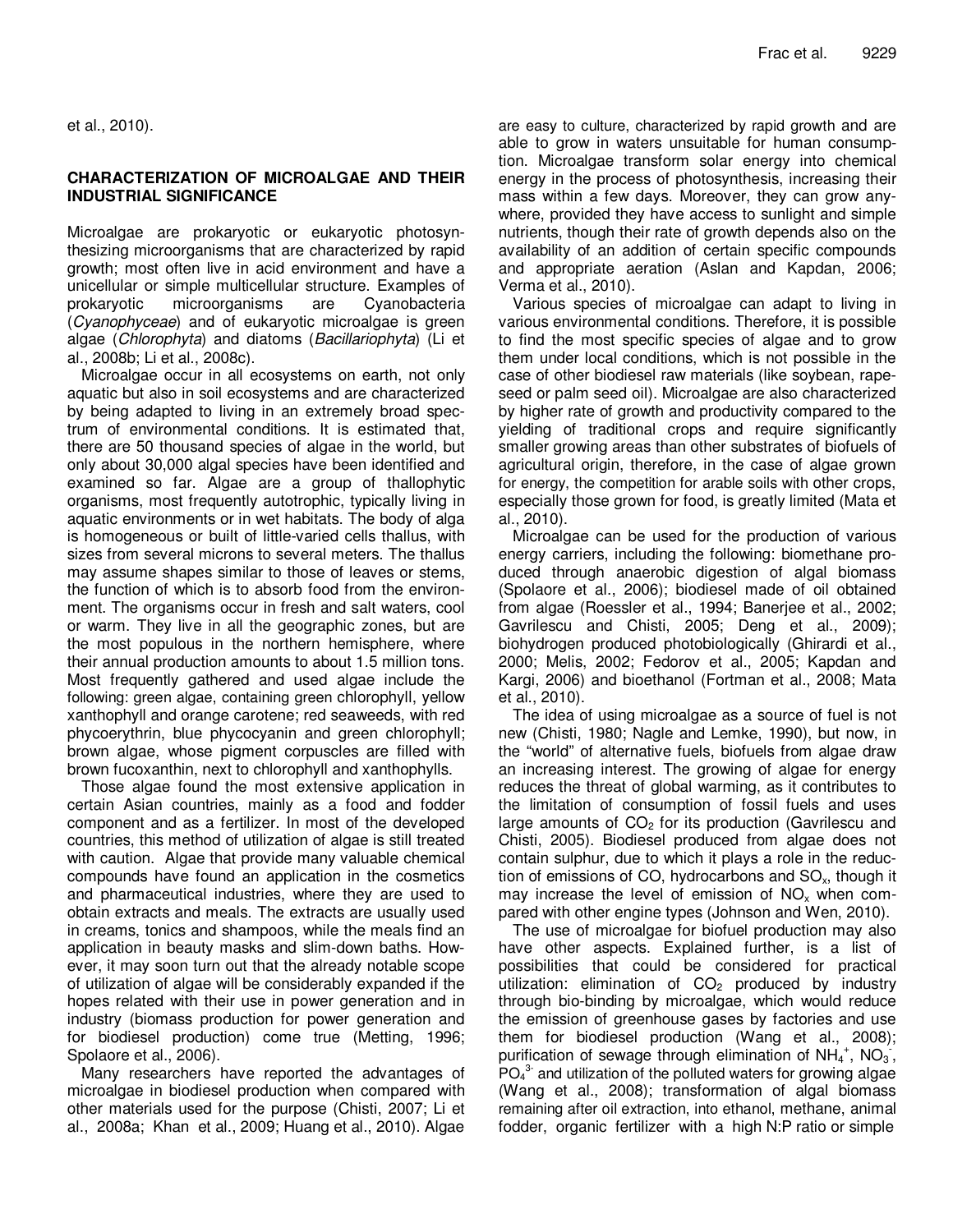combustion for co-generation of energy (electric power, heat) (Wang et al., 2008); the combination of algae ability to grow under difficult conditions and the limitation of the availability of nutrients show that they can be grown on soils that cannot be used for farming, with waste waters used as a medium for their growth, with no need to use clean waters (Mata et al., 2010); microalgae can also be used in other industries, including the production of chemical products such as fats, polyunsaturated fatty acids, oils, natural dyes, sugars, pigments, antioxidants, highly bioactive compounds and other chemical compounds (Raja et al., 2008; Mata et al., 2010); with relation to their derivatives, with high biological activity and a broad spectrum of potential commercial applica-tions, microalgae may revolutionize a large number of biotechnologies, including biofuels, the cosmetics and pharmaceutical industries, food supplements and pollution control (Hu et al., 2008; Raja et al., 2008).

#### **MICROALGAE-CULTURE METHODS AND PRODUCTION OF BIOMASS**

At present, microalgae appear to be a good substrate for biodiesel production. They are considered as substrates for second generation biofuels, together with other sources of biomass, such as lignin-cellulose materials, organic wastes and dedicated energy crops that are characterized by high yielding potential and are not used as a source of human food (Schenk et al., 2008).

Biomass production from algae is more complicated than the cultivation of those crops. Their growth requires light, carbon dioxide, water and mineral salts. Temperature at which algae are grown must oscillate within the range of 20 to 30°C. To minimize the costs of the biomass production, the production must be based on easily available sunlight. The substrates for algae cultures must supply mineral components required by algal cells. These include mainly nitrogen, phosphorus, iron and in some cases, silicon. The minimum nutrient requirements must be determined based on a suitable molecular formula that for the biomass of microorganisms is as follows:  $CO<sub>0.48</sub>H<sub>1.83</sub>N<sub>0.11</sub>P<sub>0.01</sub>$ . The formula was developed by Grobbelaar (2004). Biogens such as phosphorus must be supplied at a significant overdose. Phosphorus forms complexes with iron ions and after its addition to the substrate, is not wholly available to microorganisms. Substrates used in algal culturing are too expensive, therefore the substrate most commonly used is sea water, rich in natural compounds of phosphorus and nitrogen as well as other microelements (Molina Grima et al., 1999).

Algal biomass contains on average 50% of carbon in its dry matter. The carbon comes from carbon dioxide necessary for algal growth (Sanchez Miron et al., 2003). To produce 100 mg of biomass, algae need approximately 183 mg of  $CO<sub>2</sub>$ . The advantage of biodiesel production from algae is the fact that those algae is the fact that those

microorganisms absorb and transform carbon dioxide and other substances emitted to the atmosphere. Apart from that, algal growth requires nitrates and phosphates, which often contributes to environment protection against their excessive levels. Development of algal production close to coal power stations that emit large amounts of  $CO<sub>2</sub>$  to the atmosphere or close to sewage treatment plants could help in solving two major problems of contemporary world atmospheric and soil environment pollution (Chisti, 2007).

Large-scale production of algal biomass is usually conducted in continuous cultures and that requires the use of artificial lighting. In this method, the substrate is inoculated with a constant dose of microalgae in suspension that has to be continuously stirred to prevent biomass settlement (Molina Grima et al., 1999).

Practical methods of growing algae on a large scale include open ponds (Molina Grima, 1999) and photobioreactors (Sanchez Miron et al., 1999). Ponds for algae production are built as a closed recirculation loop forming a canal with depth of ca. 0.3 m. The stirring and circulation are provided by a turbine that enforces the motion of the suspension. The turbine operates continuously, preventing sedimentation of algae. Algal biomass is drained behind the turbine, at the end of the recirculation loop. The ponds are lines with white plastic. Such ponds are cheaper to build and maintain than photobioreactors, but biomass production under such conditions is notably lower than in photobioreactors (Chisti, 2007).

Photobioreactors permit the production of large amounts of biomass. They are built of translucent materials and permit growing of exactly those microalgae species that are required (Molina Grima, 1999; Pulz, 2001; Carvalho et al., 2006). Generally, one can distinguish the 3 types of photobioreactors: vertical column photobioreactors, cylindrical photobioreactors and flat or paneltype photobioreactors.

Light is the fundamental parameter determining the growth of microalgae. They require controlled access of light that is usually sunlight, but can be replaced with artificial light sources. Inside the photobioreacto, the light zone close to the source of light and the dark zone, far from the illuminated surface can be distinguished. The existence of the dark zone is due to light absorption by the microorganisms and their auto-obscuration. That phenomenon shows that in the reactor, the following layers of algae are formed: an outer layer of algae, exposed to excessive light intensity that may cause photoinhibition; a central layer, with perfect illumination and an inner layer of algae, with light deficit, where respiration processes occur at high rates (Molina Grima et al., 1999; Molina Grima et al., 2001).

To ensure proper light conditions for algae, some bioreactors employ special lighting panels emitting light in the red range. Proper location of the light source and suitable gas-liquid thermodynamics determine both the growth of the microorganisms and the biomass production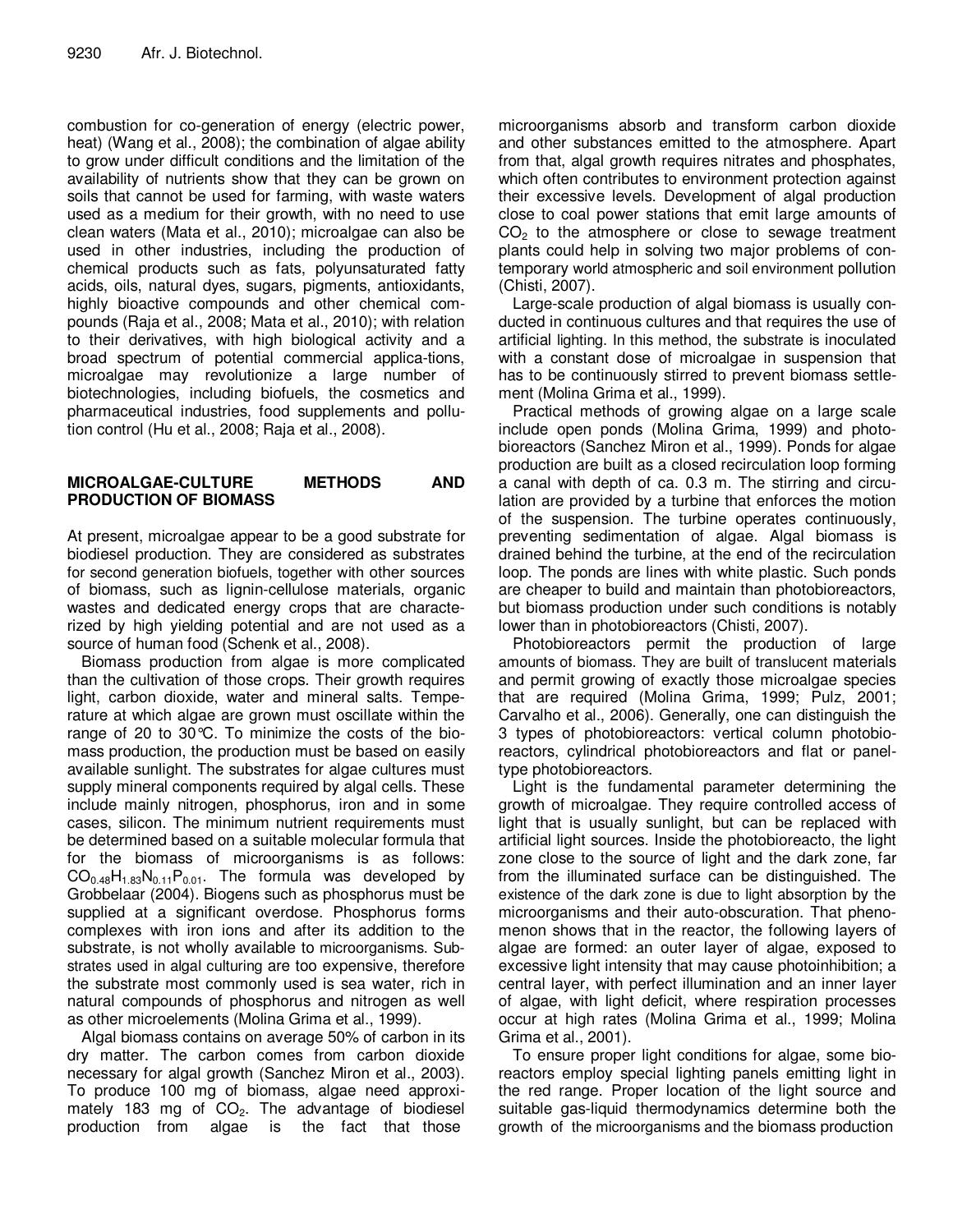| $CH2-OCOR1$                              |                    |          | $CH2-OH$  | $R_1$ -COOCH <sub>3</sub> |
|------------------------------------------|--------------------|----------|-----------|---------------------------|
|                                          |                    | Catalyst |           |                           |
| $CH-OCOR2$<br>$+$                        | 3HOCH <sub>3</sub> |          |           | $CH-OH + R2-COOCH3$       |
|                                          |                    |          |           |                           |
| $CH2-OCOR3$                              |                    |          | $CH2$ -OH | $R_3$ -COOCH <sub>3</sub> |
| Triglyceride-parent oil Methanol-alcohol |                    |          | Glycerol  | Methyl esters - biodiesel |

**Figure 1.** Transesterification of oil to biodiesel.  $R_1$ - $R_3$ -hydrocarbon groups.

(Sanchez Miron et al., 1999). Also, important in photobioreactors is the rate of aeration or the medium's circulation. Combining proper geometry of illumination with medium circulation, the cells can be made to circulate between the light and dark zones at a certain frequency and at regular time intervals (Molina Grima et al., 2000; Molina Grima et al., 2001).

Biomass sedimentation in photobioreactors is limited by continuous turbulent flow enforced by mechanical or aeration pumps. Mechanical pumps may cause damage to the biomass (Chisti, 1999; Sanchez Miron et al., 2003), but they are easy to install and ale operated. Aeration pumps are less popular, as they require proper maintenance, periodic cleaning and disinfection of the bioreactor (Chisti, 1999). Suspension stirring through blowing air in at the bottom of the reactor facilitates gas exchange and temperature equalization in the highly turbulent upper zone (Molina Grima et al., 1999; Molina Grima et al., 2000).

Oxygen is produced in the process of photosynthesis. In a typical tubular photobioreactor, the maximum amount of released oxygen may be about 10 g  $O_2$  m<sup>3</sup> min<sup>-1</sup>. Excessive levels of dissolved oxygen inhibit photosynthesis and cause the reaction of photo-oxidation, which leads to damage to algal cells (Molina Grima et al., 2001). The suspension circulating in the photobioreactor uses  $CO<sub>2</sub>$ , which leads to increase in pH (Camacho Rubio et al., 1999). Sometimes it is necessary to inject carbon dioxide to prevent excessive increase of pH (Molina Grima et al., 1999). Another problem is biomass losses caused by the respiration of the organisms during the night. Such losses could be reduced through controlled lowering of temperature in the photobioreactor (Chisti, 2007).

The selection of a suitable method of production of algae for the production of biodiesel as well as biomass requires a comparison of the two presented methods, that is, ponds and photobioreactors. Calculations show that, both methods are comparable in terms of the level of biomass production and in terms of consumption of CO2. However, the production of algae in photobioreactors permits greater amounts of oil to be obtained (by ca. 1/3) compared to algae culturing in ponds (Molina Grima, 1999; Lorenz and Cysewski, 2003; Spolaore et al., 2006).

The separation of algal biomass from the culture

suspension can be effected through its filtration or centrifuging (Molina Grima et al., 2003). Recent studies (Beer et al., 2009; Brennan and Owende, 2010) have been focused on the application of genetic engineering in microalgae breeding, aimed at the acquisition of organisms characterized by high productivity and energy level, with relation to the full utilization of their capabilities.

### **STAGES OF BIODIESEL PRODUCTION AND TRANSESTERIFICATION**

The processes of biodiesel production from microalgae proceed at the following stages: production of biomass through the growth of algal cells, isolation of the cells to the culturing medium, followed by the extraction of lipids. Next, biodiesel or other biofuels are produced in accordance to related technologies and processes used for other biofuel substrate (Mata et al., 2010).

Until now, biodiesel production is based on vegetable or animal fats. Oil production from algae (at an industrial scale) is the matter of a near future (Chisti, 2007). Biodiesel is a proven fuel and the technology of biofuel production and use has been known for over 50 years (Knothe et al., 1997; Barnwal and Sharma, 2005; Felizardo et al., 2006; Meher et al., 2006; Enweremadu and Alamu, 2010). At present, biodiesel is mainly produced from soybean, rapeseed and palm seed oil, (crops used for food) (Felizardo et al., 2006). The typical process of commercial production of biodiesel proceeds in several stages. The parent oil used in biodiesel production is mainly composed of triglycerides (Figure 1) in which 3 molecules of fatty acid are esterified by glycerol molecules. In biodiesel production, triglycerides enter into a reaction with methanol which results in the formation of transesterification, methyl esters of fatty acids, biodiesel and glycerol as a waste product. The reaction proceeds in stages: triglycerides are first transformed into diglycerides, then to monoglycerides and next to glycerol. According to the stechiometric notation of the reaction, subjecting 1 mole of triacylglycerol to methanolysis, will result in the use of 3 moles of methyl alcohol and 3 moles of methyl esters of fatty acids and 1 mole of glycerol will be obtained. As the reaction of methanolysis is an equilibrium reaction, an excessive amount of one of the substrates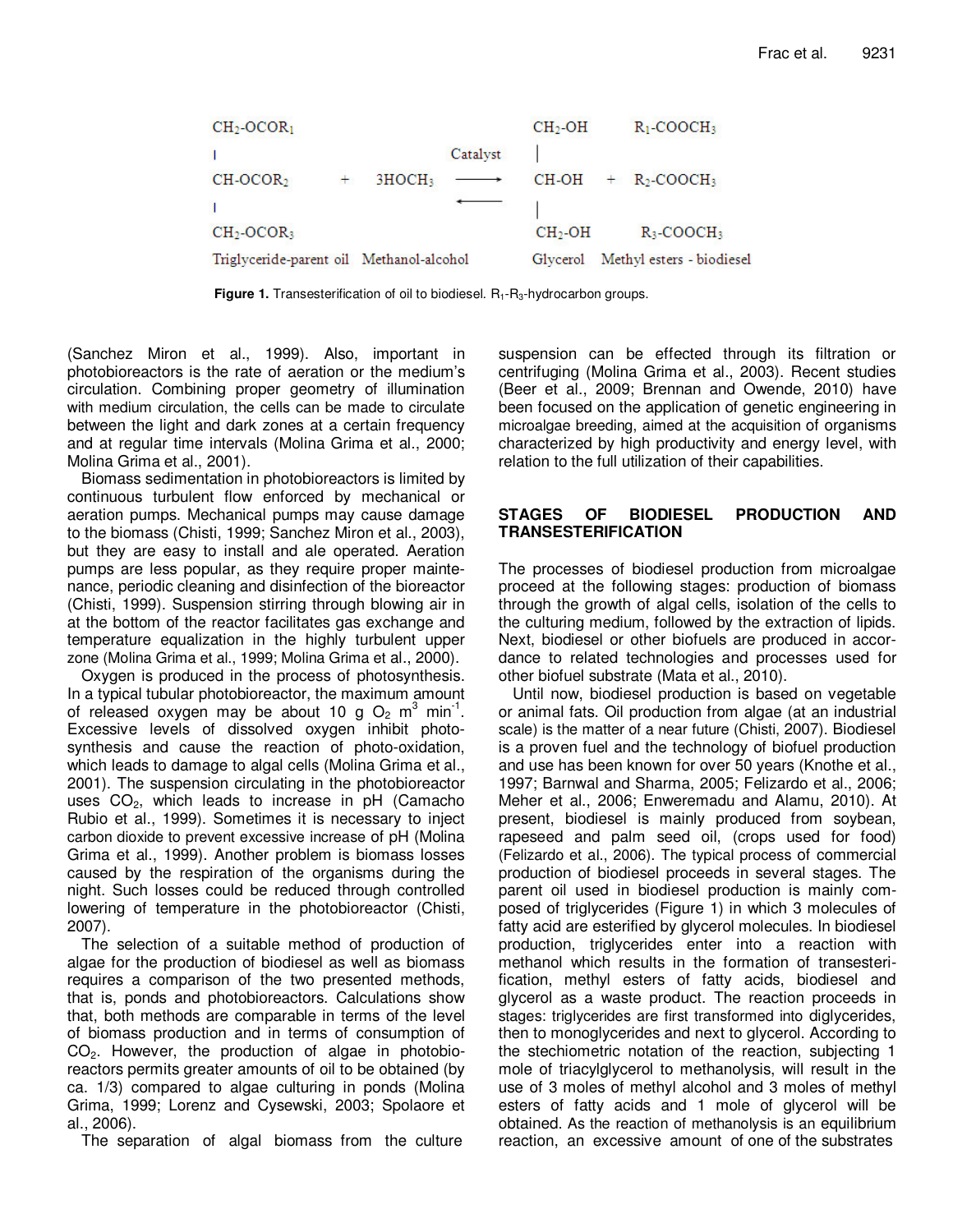

**Figure 2.** The stages of biodiesel production from microalgae.

should be used (usually alcohol) or the reaction should be performed in stages, with the waste product (glycerol) removed after each stage (Chisti, 2007). In the industrial process, 6 moles of methanol are used per each mole of triglyceride (Fukuda et al., 2001). This high excess of methanol guarantees that the reaction will shift in the direction of methyl esters, towards biodiesel. Under such conditions, the amount of methyl esters is above 98% of the base weight (Fukuda et al., 2001; Bamgboye and Hansen 2008).

Transesterification is catalyzed by acids, alkali (Fukuda et al., 2001; Meher et al., 2006) and lipolytic enzymes (Sharma et al., 2001). Alkaline catalysis of transesterification is about 4000 times faster than the acid-catalyzed reaction. Commonly used alkaline catalysts include sodium and potassium hydroxides at concentration of 1% with relation to the weight of the oil. Of course, lipolytic enzymes can also be used for the purpose, but at present that method is not used due to the relatively high costs of such catalysis (Fukuda et al., 2001). In the industrial practice, the process of transesterification is most frequently conducted at temperatures of 60 to 70°C in the presence of an alkaline catalyst. To achieve a high degree of conversion of the esters (triacyloglycerols), a high excess of methanol is applied that after the termination of the process of transesterification, is distilled out and returned to the process. Under such conditions the reaction

proceeds for about 90 min. Higher temperatures can also be applied, at higher pressures, but that is a costly process. Oil used in the reaction of methanolysis must meet specific requirements and in particular, it should be well dehydrated and devoid of free fatty acids causing the formation of soaps that reduce the level of the catalyst and cause problems with the isolation of the glycerin and ester fractions. Due to the poor solubility of methanol in oil and relative ease in the water phase, it is important that the reaction system be stirred vigorously, especially in the initial phase of the reaction, which improves the contact between the alcohol and tiracyloglycerol (Chisti, 2007).

Future processes of biodiesel production from algae may be based on similar principles. The production of methyl esters or biodiesel from oil extracted from algae is presented in a study by Belarbi et al. (2000), though in that case, the end product was meant for use in the pharmaceutical industry. The process described by those authors also preceded in stages, that is, extraction transesterification of fatty acids from algae biomass, followed by fractioning on chromatographic columns (Belarbi et al., 2000).

Currently, numerous studies (Lee et al., 2002; Chiu et al., 2008; Mata et al., 2010; Yoo et al., 2010) are concerned with the culturing of algae and with the individual stages of their processing, as well as with the determination of the final profitability of those processes. Figure 2 presents the stages of biodiesel production from microalgae.

In the selection of a site for the culturing of algae, the following criteria should be followed; availability of water, salinity and chemical properties of the water, topography, geology and land ownership, climatic conditions, that is, temperature, isolation, evaporation and access to sources of nutrients and of carbon.

Microalgae can live in a broad spectrum of environmental conditions, especially under nutrient deficit and in other unfavorable conditions; algae can be grown with the use of industrial sewage. Before starting a culture of algae for the production of biodiesel, the following criteria should be taken into account (Mata et al., 2010): growth rate, measured by the total content of biomass accumulated in a unit of time in a unit of volume; level of lipids, measured not by the total content but by the content of free fatty acids and triglycerides; resistance to changes in environmental conditions, especially in temperature, level of nutrients, light, competition with other algae and bacteria; availability of nutrients, especially carbon dioxide; ease of isolation and processing of biomass; and ease of obtaining other required chemical compounds.

Proper method of selection of desired species of algae and development of optimum photobiological formula for each species are the key issues for achieving low-cost algae cultures, irrespective of the geographic situation (Chojnacka and Marquez-Rocha, 2004).

Algae are characterized by various types of metabolism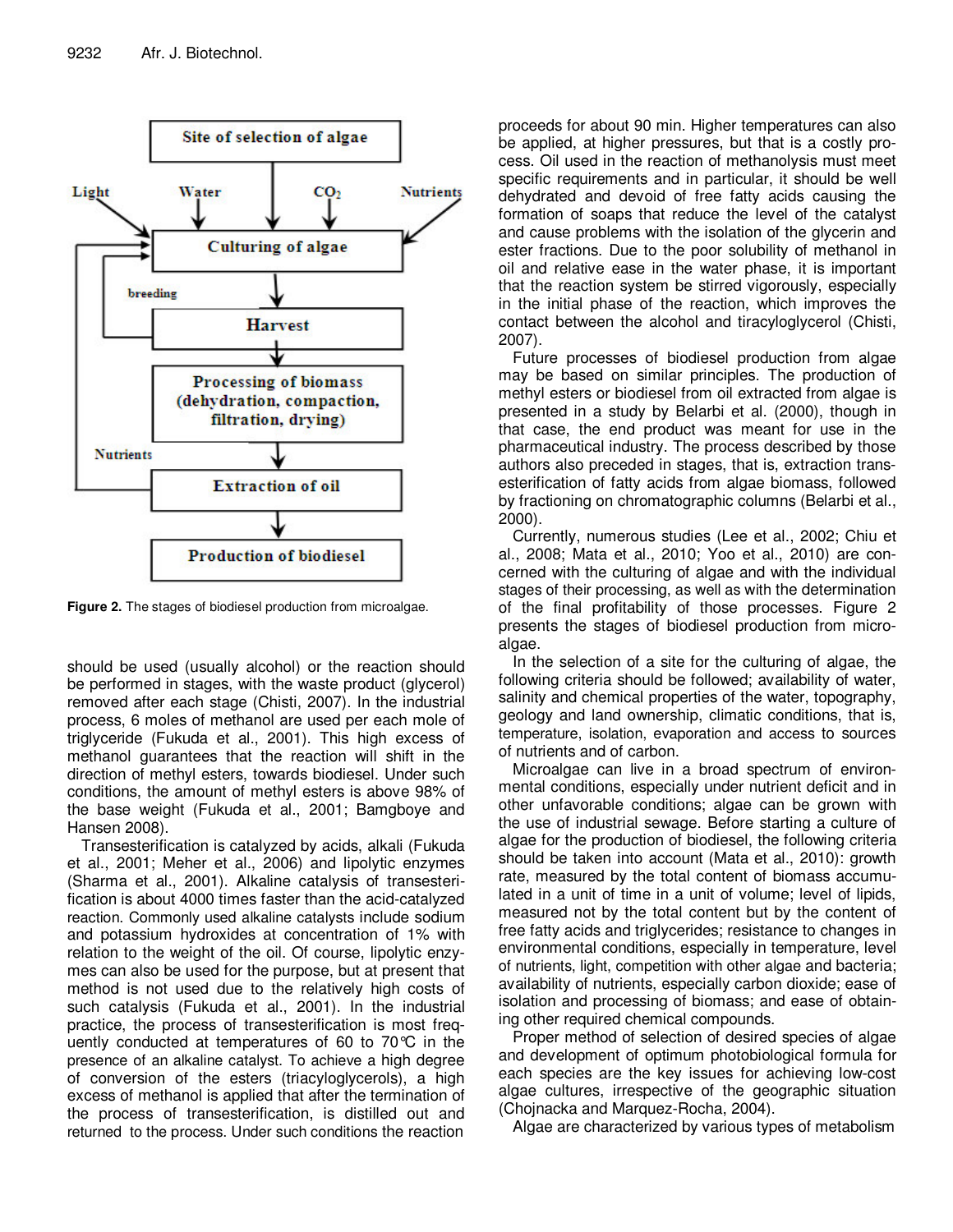**Table 1***.* Comparison of some sources of biodiesel (mean values).

| Crop                           | Oil yield<br>$(L \nvert na^{-1})$ | <b>Land area</b><br>needed (M ha) |
|--------------------------------|-----------------------------------|-----------------------------------|
| Corn                           | 169                               | 1545                              |
| Soybean                        | 443                               | 589                               |
| Coco nut                       | 2679                              | 95                                |
| Palm oil                       | 5938                              | 41                                |
| Microalgae-70% oil in biomass  | 136                               | 2                                 |
| Microalgae- 30% oil in biomass | 58                                | 4.5                               |

(autotrophic, heterotrophice, mixotrophic and photoheterotrophic) and can utilize various types of metabolism in response to changes in environmental conditions. Listed further are a few examples of growth of various microalgae.

#### *Photoautotrophic*

They use light as the sole source of energy that is transformed into chemical energy in the process of photosynthesis.

#### *Heterotrophic*

Heterotrophic uses only organic compounds as a source of carbon.

#### *Mixotrophic*

This group is capable of autotrophic or heterotrophic feeding depending on environmental conditions, intensity of light, presence of organic nutrients and substrates for photosynthesis or chemosynthesis.

#### *Photoheterotrophic*

This is also known as photoorganotrophs with metabolism using sunlight and organic compounds as a source of carbon.

#### **ESTIMATION OF THE POSSIBILITY OF THE USE OF BIODIESEL FROM MICROALGAE**

At present in the USA, the annual consumption of biodiesel is about 530 million m<sup>3</sup>. To substitute fossil oil with vegetable oil would require the sowing of 111 million hectares with oil-bearing plants (Chisti, 2007). In Poland, it is estimated that in 2010 the consumption of fuels may reach even 20 million tons, that is, 30% more than in 2004. A particularly high increase of consumption will be

observed in the case of diesel fuel, as diesel engines are the standard in heavy transport vehicles. The continuously growing demand for liquid fuels causes increased demand for petroleum, which may result in a continuous rise of its prices. An additional problem is the fact that most of the world petroleum resources are located in countries that are now politically unstable, which does not guarantee continuity of supplies. It is therefore, necessary to search for new kinds of fuels and alternative fuels that due to their lower cost or lower emissions of toxic components of exhaust gases would, in a time perspective, become substitutes for petroleum-based products. Such alternative fuels include liquid fuels (biodiesel and bioethyl gasoline) and gas fuels (biomethane), produced from biomass, as well as biohydrogen from biomass gasification. Biomass is a term covering solid or liquid substances of plant or animal origin that undergo biodegradation. They can originate from products, wastes, as well as residues from agricultural and forestry production and also from industries processing such products. Recently, a lot of interest has been focused also on bioenergy from the combustion or processing of algae (Felizardo et al., 2006).

Table 1 presents some crop plants used for biodiesel production and the required land areas required to meet the projected demand. In Table 1, algae are shown as one of the sources of biodiesel which totally disqualify fuels of organic origin. As opposed to oil-bearing plants, microalgae grow extremely fast and have much higher oil content. Normally, microalgae double their biomass within 24 h. The time required for doubling the biomass in experimental cultures, under optimum conditions, may even be reduced to only 3.5 h whereas, the oil content of algae may even exceed 80% of their dry mass (Spolaore et al., 2006). For these reasons, algae cultures may be an unlimited source of oil-rich biomass.

Many species of microalgae are capable of accumulating notable amounts of lipids, which contributes to high oil yields. The average content of lipids varies within the range of 1 to 70%, but under certain stress conditions some algal species may achieve dry matter lipid content of up to 90% (Dunahay et al., 1996; Ratledge and Wynn, 2002; Guschima and Harwood, 2006; Yoo et al., 2010). The productivity of oil obtained from algae depends on the rate of their growth and on the level of biomass oil content. Microalgae characterized by high oil productivity are especially desirable for biodiesel production. Table 2 lists a number of algae species that have oil content in the thallus in the range of 20 to 60%. Algae produce many different kinds of lipids, hydrocarbons and other complex compounds and not every species is suitable for biodiesel production (Banerjee et al., 2002; Guschina and Harwood, 2006). Various environmental conditions, nutrients, culture conditions and growth phase may affect the content and composition of fatty acids in algae. For example, nitrogen deficit and salinity stress induce the accumulation of C18:1 in all algal species, and of C20:5 in *B. braunii* (Thomas et al., 1984). Other authors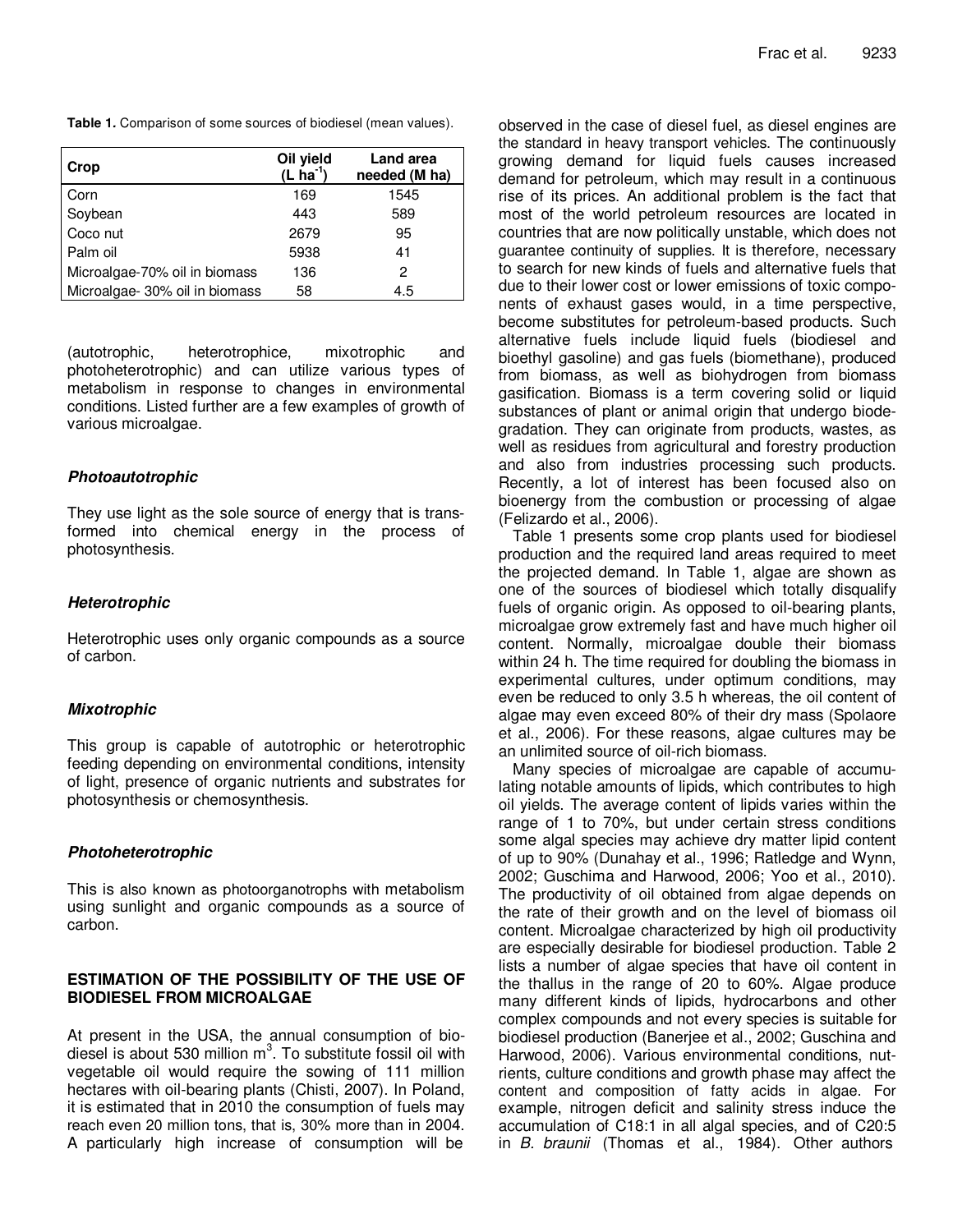**Table 2.** Oil content of some microalgae (mean values).

| <b>Microalgae</b>         | Oil content (% dry matter) |
|---------------------------|----------------------------|
| B.braunii                 | 50                         |
| Chlorella sp.             | 30                         |
| C. cohnii                 | 20                         |
| Cylindrotheca sp.         | 26                         |
| D. primolecta             | 22                         |
| Isochrysis sp.            | 29                         |
| M. salina                 | >20                        |
| Nannochloris sp.          | 30                         |
| Nannochloropsis sp.       | 50                         |
| N. oleoabundans           | 44                         |
| Nitzschia sp.             | 46                         |
| P.tricornutum             | 25                         |
| <i>Schizochytrium</i> sp. | 63                         |
| T. sueica                 | 19                         |

(Pratoomyot et al., 2005; Hu et al., 2008; Gouveia and Oliveira, 2009) also reported differences in the fatty acid composition of various species of microalgae. The advantage of using algae for the production of biofuels is the fact that they do not constitute any competition on the food market. Also, with relation to algae, the introduction of genetic modifications increasing oil yield raises less controversy (Chisti, 2007).

Potentially, instead of microalgae, oil could also be produced by heterotrophic microorganisms growing on natural sources of organic carbon (Ratledge and Wynn, 2002). However, those microorganisms are less efficient when compared with photosynthesizing microalgae.

#### **PROFITABILITY OF THE USE OF BIODIESEL FROM MICROALGAE**

For biodiesel produced from microalgae to be accepted by the population, it must meet common standards. Oil obtained from microalgae is rich in polyunsaturated fatty acids with 4 and more double bonds, such as the eicosapenztaenoic and decosapentaenoic acid. Methyl esters of fatty acids, as well as fatty acids that contained in their carbon chains unsaturated bonds undergo transformations such as hydrolysis, autooxidation or polymerization. The storage of biofuels, whether based on algal or vegetable oil, such as rapeseed or soybean oils, raises certain difficulties such as, during extended storage, one can observe the development of microorganisms and the formation of sludge substances. This causes their viscosity changes and they may fork sediments in storage tanks and in the fuel tanks of motor vehicles. For these reasons, long-term storage of biofuels is not possible (Belarbi et al., 2000; Chisti, 2007).

Genetic engineering can be applied to improve the economics of biodiesel production from microalgae

(Dunahay et al., 1996; Roessler et al., 1994). In particular, genetic engineering could be used to achieve the following: to improved efficiency of the process of photosynthesis to permit increase in biomass production; increased rates of multiplication of the microorganisms; increased levels of oil in the biomass; improved temperature tolerance of the microorganisms and limiting the level of losses caused by temperature drops; reduction of photoinhibition and reduction of sensitivity of photooxidation causing the destruction of cells (Zhang et al., 1996; Chisti, 2007).

#### **OTHER APPLICATIONS OF MICROALGAE**

Biodiesel production from microalgal and other bioproducts can be more environmentally sustainable, costeffective and profitable, if combined with processes such as wastewater and flue gas treatments. According to Zeiler et al. (1995) green alga *Monoruphidium minutum* can efficiently utilize simulated flue gas containing high levels of carbon dioxide, sulphur, nitrogen oxides as a feedstock to produce biomass. For that reason, it is beneficial if microalgae are tolerant to high  $CO<sub>2</sub>$  concentrations in order to be used for its fixation from flue gases.

Aquaculture systems involving microalgae production and wastewater treatment with high levels of amino acids, enzymes seem to be promising for the growth of microalgae combined with biological cleaning. Microalgae can use organic compounds that contain nitrogen and phosphorous from manufacturers wastewater. Additionally, microalgae can mitigate the effects of sewage effluent and industrial sources of nitrogenous waste such as those originating from water treatment (Mata et al., 2010).

Different species of microalgae can contain high-level chemical compounds. Depending on microalgae species that may be extracted from different pigments: anti $oxidants,  $\beta$ -carotenes, triglycerides, fatty acids, vitamins$ and others chemicals. Compounds extracted from microalgae can be used in cosmetics, foods and pharmaceutical industry (Brennan et al., 2010; Mata et al., 2010).

Specific species of microalgae are suitable for the preparation of animal feed supplements. Algae such as *Chlorella*, *Scenedesmus* and *Spirulina* have beneficial aspects including improved immune response, improved fertility, better weight control and healthier skin (Brennan et al., 2010). Current efforts and business investment are driving attention and marketing efforts on the promises of producing algal biodiesel and superior production systems.

#### **CONCLUSION**

Biodiesel derived from microalgae appear to be the only current renewable source that can potentially completely substitute fossil fuels. There are many challenges in biodiesel production. The limiting factors for the utilization of microalgae as a raw material for the production of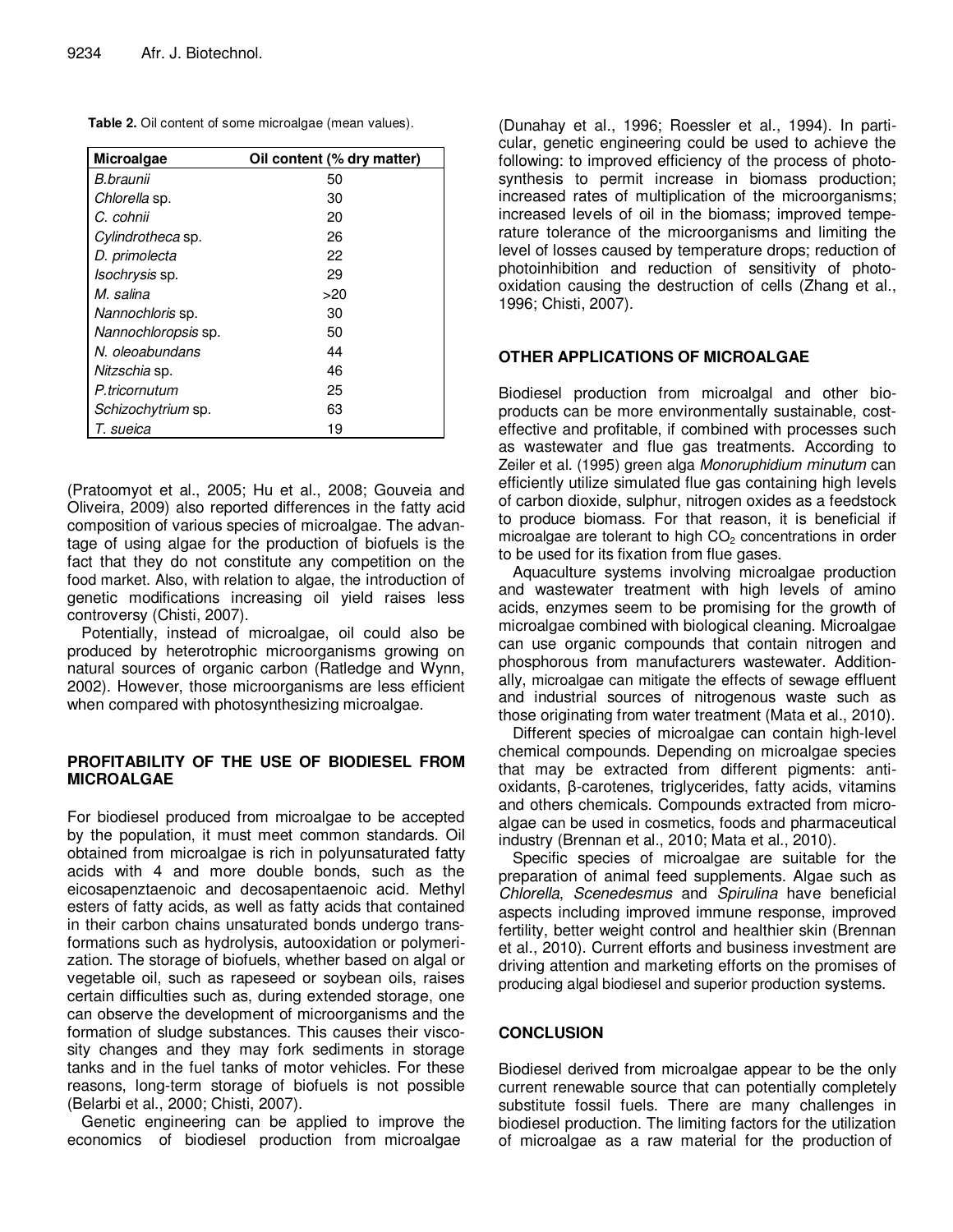biofuels include the harvesting and the processes of oil extraction and the supply of  $CO<sub>2</sub>$  for high efficiency of microalgae production. Also, the availability of light, nutrients and levels of  $CO<sub>2</sub>$  and  $O<sub>2</sub>$  must be monitored carefully during the culturing of algae to ensure optimum conditions for high levels of oil and biomass of algae. The biggest challenge is that, microalgal biodiesel are not economically competitive with fossil fuels at today's energy prices.

Investment in the development of technologies based on algae cultures for the production of biofuels is necessary for the development of a technology that will be economically viable. Such efforts should be supported financially and preceded by political and economic plans and strategies. The primary strategy is to identify algae species that have a high oil content that will also grow quickly to produce biodiesel. The second one is to develop photobioreactors that allow large-scale culture of microalgae.

Further research in the field of biodiesel production from microalgae should be focused on the reduction of the costs of small and large-scale systems. Moreover, the reduction of costs through maintenance of purity of waters and nutrients, the utilization of sewage and the nutrients contained in it and utilization of  $CO<sub>2</sub>$  emitted by the industry, are all related with the protection of the natural environment in its broad sense. Algae can also be utilized in other branches of human activity such as agriculture, medical sciences and in the chemical, cosmetics and pharmaceutical industries.

Despite the earlier mentioned challenges, microalgae are promising feedstock for biodiesel production. Research on microalgae based biodiesel production should be continued and commercial-scale use of microalgae for biodiesel production would require massive investments in production facilities.

#### **REFERENCES**

- Aslan S, Kapdan IK (2006). Batch kinetics of nitrogen and phosphorus removal from synthetic wastewater by algae. Ecol. Engineer. 28: 64- 70.
- Babu BV (2008). Biomass pyrolysis: a state-of-the-art review. Biofuels Bioproducts Biorefinin, 2: 393-414.
- Bamgboye A, Hansen AC (2008). Prediction of cetane number of biodiesel fuel from the fatty acid methyl ester (FAME) composition. Int. Agrophys. 22: 21-29.
- Banerjee A, Sharma R, Chisti Y, Banerjee UC (2002). *Botryococcus braunii*: a renewable source of hydrocarbons and other chemicals. Crit. Rev. Biotechnol. 22: 245-279.
- Barnwal BK, Sharma MP (2005). Prospects of biodiesel production from vegetable oils in India. Renew. Sustain. Energy Rev. 9: 363-378.
- Beer LL, Boyd ES, Peters JW, Posewitz MC (2009). Engineering algae for biohydrogen and biofuel production. Cur. Opin. Biotechnol. 20: 264-271.
- Belarbi EH, Molina Grima E, Chisti Y (2000). A process for high yield and scaleable recovery of high purity eicosapentaenoic acid esters from microalgae and fish oil. Enzyme Microb. Technol. 26: 516-529.
- Brennan L, Owende P (2010). Biofuels from microalgae A review of technologies for production, processing, and extractions of biofuels and co-products. Renew. Sustain. Energy Rev. 14: 557-577.

Camacho Rubio F, Acien Fernandez FG, Garcia Camacho F, Sanchez

Perez JA, Molina Grima E (1999). Prediction of dissolved oxygen and carbon dioxide concentration profiles in tubular photobioreactor for microalgal culture. Biotechnol. Bioeng. 62: 71-86.

- Carvalho AP, Meireles LA, Malcata FX (2006). Microalgal reactors: a review of enclosed system designs and performances. Biotechnol. Prog. 22: 1490-1506.
- Chisti Y (1980). An unusual hydrocarbon. J. Remsay. Soc. 81: 27-28.
- Chisti Y (1999). Shear sensitivity. Encyclopedia of bioprocess technology: fermentation, biocatalysis and bioseparation. (Eds Flickinger MC, Drew SW). Wiley, 5: 2379-2406.
- Chisti Y (2007). Biodiesel from microalgae. Biotechnol. Adv. 25: 294- 306.
- Chiu SY, Kao CY, Chen CH, Kuan TC, Ong SC, Lin CS (2008). Reduction of CO<sup>2</sup> by a high-density culture of *Chlorella* sp. in a semicontinuous photobioreactor. Biores. Technol. 99: 3389-3396.
- Chojnacka K, Marquez-Rocha FJ (2004). Kinetic. Stoichiometric relationships of the energy and carbon metabolizm in the culture of microalgae. Biotechnology, 3: 21-34.
- Demirbas A (2007). Progress and recent trends in biofuels. Progr. Energy Combust. Sci. 32: 1-18.
- Demirbas A (2009). Progress and recent trends in biodiesel fuels. Energy Conver. Manage. 50: 14-34.
- Deng X, Li Y, Fei X (2009). Microalgae: A promising feedstock for biodiesel. Afric. J. Microbiol. Res. 3(13): 1008-1014.
- Dunahay TG, Jarvis EE, Dais SS, Roessler PG (1996). Manipulation of microalgal lipid production using genetic engineering. Appl. Biochem. Biotechnol. 57: 223-231.
- Enweremadu CC, Alamu OJ (2010). Development and characterization of biodiesel from shea nut butter. Int. Agrophys. 24: 29-34.
- Fedorov AS, Kosourov S, Ghirardi ML, Seibert M (2005). Continuous H<sup>2</sup> photoproduction by *Chlamydomonas reinhardtii* using a novel twostage, sulfate-limited chemostat system. Appl. Biochem. Biotechnol. 121: 403-412.
- Felizardo P, Correia MJN, Raposo I, Mendes JF, Berkemeier R, Bordado JM (2006). Production of biodiesel from waste frying oil. Waste Manage. 26: 487-494.
- Fortman JL, Chhabra S, Mukhopadhyay A, Chou H, Lee TS (2008). Biofuels alternatives to ethanol: pumping the microbial well. Trends Biotechnol. 26: 375-381.
- Fukuda H, Kondo A, Noda H (2001). Biodiesel fuel production by transesterification of oils. J. Biosci. Bioeng. 92: 405-416.
- Gavrilescu M, Chisti Y (2005). Biotechnology a sustainable alternative for chemical industry. Biotechnol. Adv. 23: 477-499.
- Ghirardi ML, Zhang JP, Lee JW, Flynn T, Seiber M, Greenbaum E (2000). Microalgae: a green source of renewable H<sub>2</sub>. Trends Biotechnol. 18: 506-511.
- Gouveia L, Oliveira AC (2009). Microalgae as a raw material for biofuels production. J. Indust. Microbiol. Biotechnol. 36: 269-274.
- Grobbelaar JU (2004). Algal nutrition. In: Handbook of microalgal culture: biotechnology and applied phycology (Eds A. Richmond). Bleckwell, pp. 97-115.
- Guschina IA, Harwood JL (2006). Lipids and lipid metabolism in eucaryotic algae. Prog. Lipid Res. 45: 160-186.
- Hodaifa G, Martinez ME, Sanchez S (2008). Use of industrial wastewater from olive-oil extraction for biomass production of *Scenedesmus obliquus*. Biores. Technol. 99: 1111-1117.
- Hu C, Li M, Li J, Zhu Q, Liu Z (2008). Variation of lipid and fatty acid compositions of the Marine micro alga *Pavlova viridis* (Prymnesiophyceae) under laboratory and outdoor culture conditions. World J. Microbiol. Biotechnol. 24: 1209-1214.
- Huang GH, Chen F, Wei D, Zhang XW, Chen G (2010). Biodiesel production by microalgal biotechnology. Appl. Energy. 87: 38-46.
- Johnson MB, Wen Z (2010). Development of an attached microalgal growth system for biofuel production. Appl. Microbiol. Biotechnol. 85: 525-534.
- Kalin M, Wheeler WN, Meinrath G (2005). The removal of uranium from mining waste water using algal/microalgal biomass. J. Environ. Radioact. 78: 151-177.
- Kapdan IK, Kargi F (2006). Bio-hydrogen production from waste materials. Enzym. Microb. Technol. 38: 569-582.
- Khan SA, Hussain RMZ, Prasad S, Banerjee UC (2009). Prospects of biodiesel production from microalgae in India. Renew. Sustain.